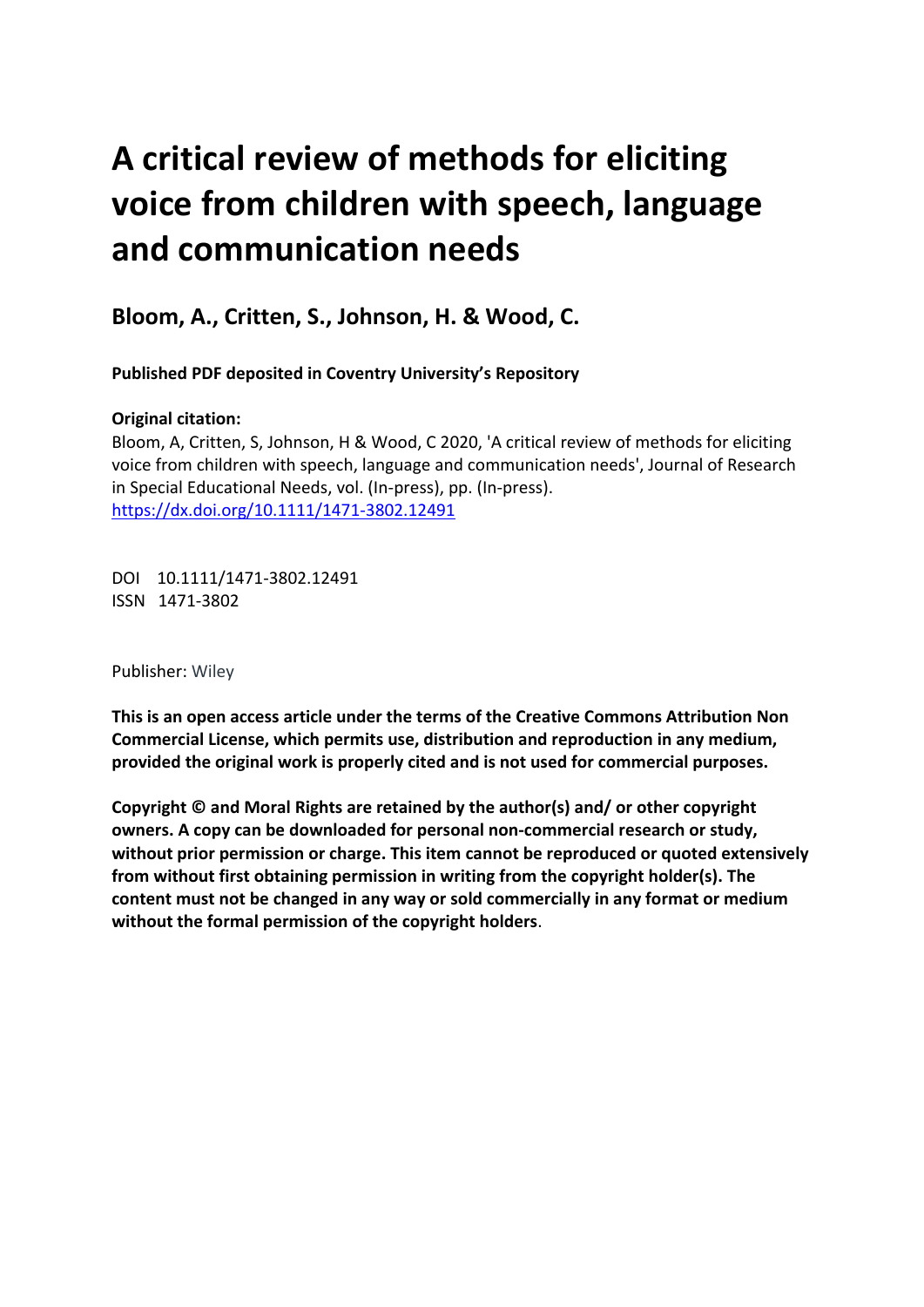# **DRSEN**

Journal of Research in Special Educational Needs  $\cdot$  Volume  $\bullet\bullet\cdot$  Number  $\bullet\bullet\cdot$  2020 doi: 10.1111/1471-3802.12491

# A critical review of methods for eliciting voice from children with speech, language and communication needs

Ashley Bloom<sup>1</sup>, Sarah Critten<sup>1</sup>, Helen Johnson<sup>1</sup> and Clare Wood<sup>2</sup> <sup>1</sup> Coventry University; <sup>2</sup> Nottingham Trent University

Key words: Speech, language and communication needs, education, SEND, children's voice, communication tools.

In this paper we discuss the need to find suitable methods for eliciting the voices of children with communication, speech and language needs in order to gain insights into their experiences of school, especially in the context of renewed legal requirements to involve children in decisions about their education. A critical review of existing methods for eliciting and facilitating communication from children with communication needs is presented, and an analysis of those approaches is offered. From this analysis we propose a framework for the characteristics needed in any new tool developed for this purpose.

#### **Introduction**

The idea of providing children with a voice represents a relatively recent shift in the way children are perceived socially, culturally and politically (Alderson, 2016; Cockburn, 2005; Kehily, 2009). There is an increasing expectation that children should participate in decisions that affect them (Franklin and Sloper, 2009). This has been partly driven by the UN Convention on the Rights of the Child (UNCRC) (1989), which proposed a number of Articles upholding the rights of children to be included. Other organisations have also put pressure on government bodies to ensure that service users are included in the planning and delivery of services, such as UNICEF. As a result, changes to legislation and policy documentation, especially within health, social and educational sectors, have emerged in the UK. The SEND code of practice (Department for Education and Department of Health, 2015) and the Children and Families Act (Department for Education, 2014) are prime examples of this, obligating services to consult children and their parents in decision-making processes. However, the participation of children with disabilities has been slow and is far more complex than might first appear. In this paper we focus specifically on the way in which this impacts children with speech, language and communication needs, and we evaluate the suitability of methods that offer the potential to enable practitioners to involve these children in decisions impacting their education.

Speech, Language and Communication Needs (SLCN) The Royal College of Speech and Language Therapists (2016) describe speech, language and communication needs (SLCN) as an umbrella term when someone has difficulties across one or more aspects of communication including:

- Problems with producing speech sounds accurately
- Stammering
- Voice problems, such as hoarseness and loss of voice
- Problems understanding language
- Problems using language
- Problems interacting with others

The Communication Trust (2017) contextualise these difficulties as follows:

Children and young people with SLCN have difficulty in communication with others. This may be because they have difficulty saying what they want to, understanding what is being said to them or they do not understand or use social rules of communication. The profile for every child with SLCN is different and their needs may change over time. They have difficulty with one, some or all of the different aspects of speech, language or social communication at different times of their lives.

Such difficulties can impact a child's progression at school as a result of an interaction between within-child and contextual factors (Lindsay and Wedell, 1982). This places responsibility on schools to consider and adapt their environments because they are responsible for affecting the child's learning, communication and

This is an open access article under the terms of the Creative Commons [Attribution-](http://creativecommons.org/licenses/by-nc/4.0/)[NonCommercial](http://creativecommons.org/licenses/by-nc/4.0/) License, which permits use, distribution and reproduction in any medium, provided the original work is properly cited and is not used for commercial purposes.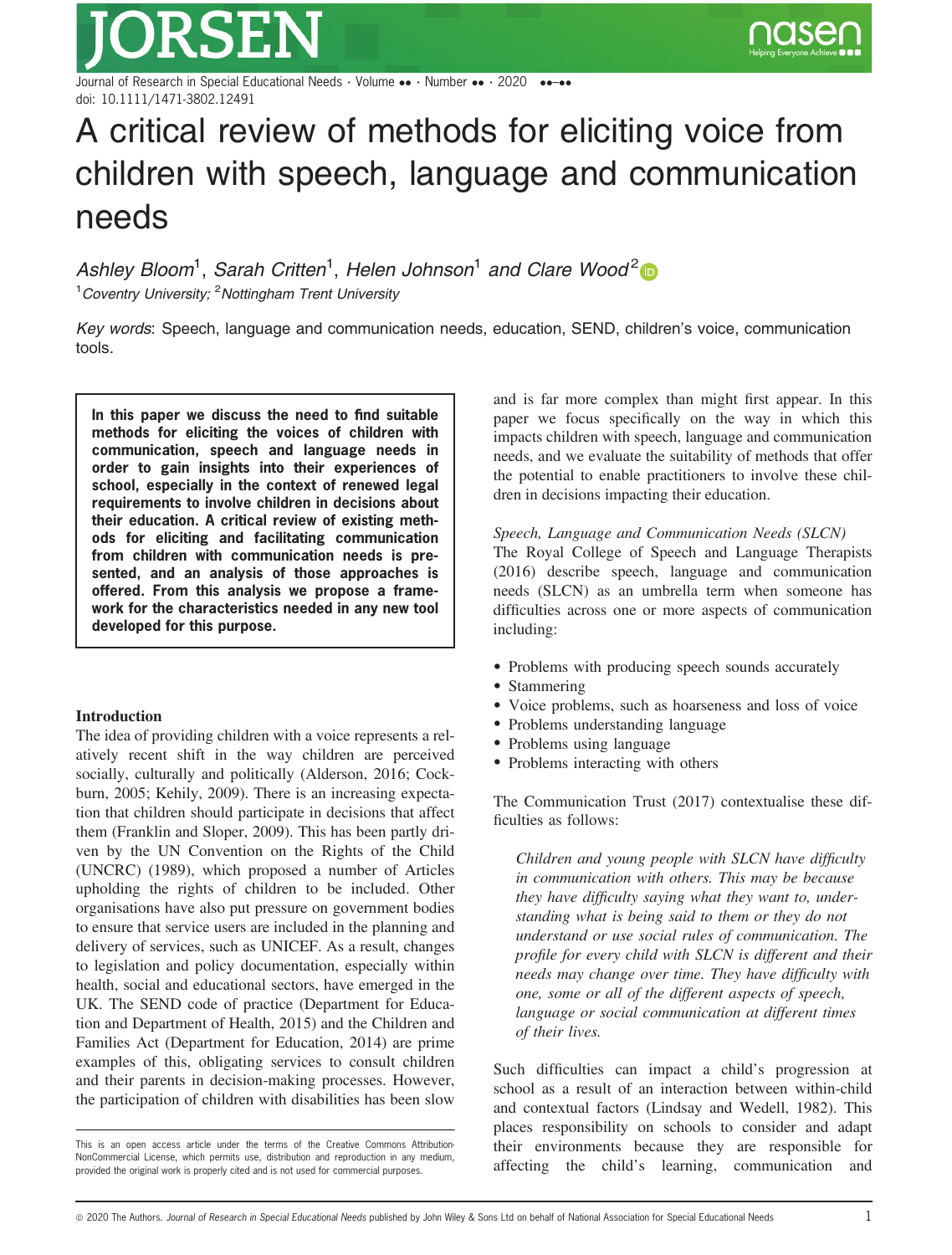socialisation (Plotnikoff and Woolfson, 2011; The Communication Trust, 2017). The rationale for this review emerged from the need to provide a method for a local outreach service in the UK to elicit how children felt about their school and educational support. This request illuminated a larger problem where services in the UK are obligated to include the voice of the child but are struggling to do so (Franklin, 2013). Government-led reports indicate that approximately 10% of all children in the UK (1.2 million) have long-term persistent SLCN (Law, Lee, Roulstone, et al., 2012) and up to 22% of all pupils identified with Special Educational Needs (SEN) support or with an Education, Health and Care (EHC) plan have SLCN as their primary need (Department for Education, 2017a, 2017b).

# Conceptualising Children's Voice

The UN Convention on the Rights of the Child (UNCRC) (1989) was designed to establish the civil, political, economic, social and cultural rights that children are entitled to. The Convention aimed to help change 'the way children are viewed and treated – in other words, as human beings with a distinct set of rights instead of passive objects of care and charity'. Article 12 of the UNCRC (1989) specifically states two obligations that are particularly relevant to this paper:

- 1. That all children have the right to express their views regarding matters that affect them.
- 2. That all children should be provided with the opportunity to be listened to regarding matters that affect them.

A number of UK legislative proposals and governmentbacked initiatives have underpinned this vision, including the Children Act (2004) (2004), The Human Rights Act (Great Britain, 1998), Every Child Matters (Department for Education and Skills, 2006) and the Special Educational Needs Code of Practice (Department for Education and Skills, 2014). Among other aims, they sought to empower children by affording them the right to be consulted on, and participate in, decision-making processes regarding matters that affect them.

These policies made it clear that children cannot be assumed to be incapable of sharing in decision-making and that alternative provision must be made to establish their views. Article 2 of the UNCRC (1989) further states that there should be no discrimination for children who have a disability and, of specific importance for children with additional communicative needs, Article 13 asserts:

The child shall have the right to freedom of expression; this right shall include freedom to seek, receive and impart information and ideas of all kinds, regardless of frontiers, either orally, in writing or in print, in the form of art, or through any other media of the child's choice.

It confers the promise that standard methods of communication are not a prerequisite for attaining the views of the child. Instead, it places the onus on the organisation to ensure that they are equipped to provide the necessary support to meet the needs of individuals in order that they are afforded the same opportunities as typically developing children.

The social model of disability. The social model of disability distinguishes between impairment and disability; 'impairment' is seen as a person's physical, cognitive, behavioural, emotional, sensory or communicative limitations, while 'disability' can be seen as the oppression or restriction experienced by those with the impairment (Woolfson, 2011). The United Nations Convention on the Rights of Persons with Disabilities (United Nations (UNCRPD), 2006) aptly summarises this interpretation as:

...the interaction between persons with impairments and attitudinal and environmental barriers that hinder their full and effective participation in society on an equal basis with others.

For schools and children with disabilities, this relocates the concept of the deficit being located within the child and places it as a responsibility for schools and local services to overcome. Ideally, this means services work together to assess the impact of the impairment on the child's ability to access education while ensuring appropriate provision (Woolfson, 2011).

Person-Centred approaches. The person-centred paradigm emerged to ensure that the needs of the child are placed centre stage, rather than becoming lost in the systems that seek to serve them (Holburn, 1997). Personcentred approaches to education attempt to shift power from the professionals to the users. Educators are urged to consider a holistic picture of the child, paying particular attention to their interests, experiences, skills and relationships as opposed to focusing on their deficits (Merry, 1995). Adults are urged to look at the world from the child's perspective and accept it for what they see. For those with disabilities, person-centred approaches are particularly enabling and are increasingly reflected in government policy. For example, 'Aiming High for Disabled Children: Better support for families' (HM Treasury and Department for Education and Skills, 2017) describes those with disabilities as experts in their own lives and impairments and suggests that support designed alongside them will better meet their needs. Similarly, the SEN Code of Practice (Department for Education and Skills, 2014) highlights the importance of eliciting and understanding the views of children in order to encourage the feeling that they are valued at school.

Person-centred approaches have been adopted into school planning processes, including annual reviews, target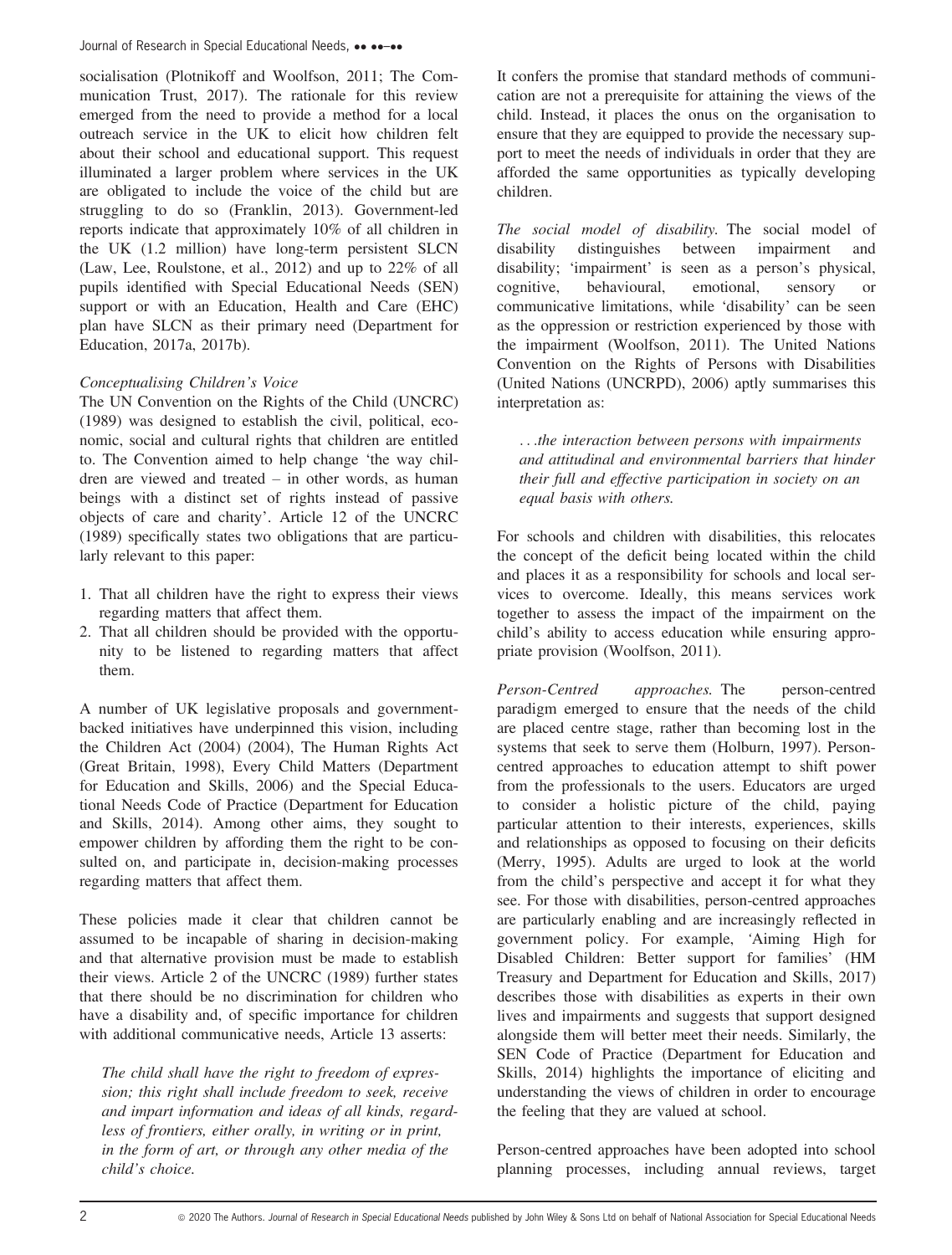setting, one-page profiles, transition planning, individual education plans and more recently the Education, Health and Care plans (Children and Families Act, 2014) which replaced the SEN Statementing process as a way of providing a more child-centric approach to assessment.

Despite an increase in political and social policy around ensuring the rights of children are respected, evidence demonstrates that children's consultation rights are not respected equally (Woods, Parkinson, and Lewis, 2010). Specific groups of children, typically those considered the most vulnerable such as those with disabilities, and therefore most likely to access local authority services, are less likely to be consulted about those services (Curtis, Grier, and Hunley, 2004; McLeod, 2007). Where children have communicative or cognitive impairments, consultation is further restricted (Morris, 2003).

However, as legal requirement catches up with social justice, Local Authority services are increasingly being held to account. For example, the schools regulatory body OFSTED (2013) began monitoring the capacity of schools to take pupil's views into consideration during the inspection process. And, the SEN Code of Practice (2015) has updated several of its policies from recommending pupil involvement with planning and review processes to mandating it, 'Local Authorities must ensure that children, their parents and young people are involved in discussions and decisions about their individual support and about local provision' (Department for Education and Department of Health, 2015).

The importance of children's voice to those with disabilities goes beyond an ideological model of social change, morality and political agenda. Evidence demonstrates that where children are given a platform for their voice to be heard effectively, a host of benefits to the child, the services and the wider community follow. Listening to children helps to raise the confidence, motivation and aspirations of children while also positioning children in society alongside adults more equally (Cheminais, 2008). It has also been found to increase empathy, communication skills, and cognitive skills, encourage responsibility, allow resources to be better targeted and enable the child to take control of their own lives (Badham and Wade, 2010; Robinson, 2014).

#### The challenges of eliciting voice from children with SLCN

Despite a growing body of research on the importance of recognising children's voice in decisions that affect them, there is still a significant gap between discourse and reality (Robinson, 2014). This is particularly the case in terms of enabling and permitting children with disabilities the opportunity to share their views in order to actively shape the support available to them (Aubrey and Dahl, 2005; Franklin, 2013). The gap widens when children struggle to communicate verbally, or are perceived to have cognitive needs (Morris, 2003). Yet, this group are more often subject to intervention through assessment, planning and review processes than other children are (Marchant and Jones, 2003). Certainly, many local authorities have struggled to meet their duties to ensure that the views and feelings of children with complex needs are heard (Franklin, 2013). This was a sentiment mirrored by a government initiated SEN and Disabilities green paper (Department for Education, 2012) demonstrating that children with disabilities feel frustrated by a lack of the right help at school. In practice, the capacity for services to recognise and follow the principles of children's voice is restricted and obstructed by a number of underlying barriers.

Franklin (2013) outlines a number of key barriers that emerged from the evidence base, highlighting: negative perceived capabilities (Willow, Marchant, Kirby, et al., 2004); a lack of communication methods, information and time (Marchant and Jones, 2003); and a lack of opportunities and experience to develop the skills for both children and practitioners (Burke, 2010). These barriers are not restricted to particular fields either; health, education and social worker professionals report similar difficulties (Davey, Shaw, and Burke, 2010).

Negative perceived capabilities. In a series of studies, Morris (2003) sought the views of disabled children, including those with communication and cognitive impairments, and identified the barriers she encountered. They included: the primary contact's (Teacher/SENCo/ Teaching Assistant) lack of knowledge of the child's communicative needs; the assumption that the researcher would only seek information from a parent or staff member as opposed to seeking knowledge from the child; and the concept that the child would be unable to provide any useful information.

Within schools, adults make most of the choices. A child's level of participation is decided by the adult's perceptions of the child's ability to participate. Where children are disabled, they are still often portrayed according to the medical model of disability; that is, by what they cannot do as opposed to what they can do (Rabiee, Sloper and Beresford, 2005). This view perpetuates the concept of the disabled child as incapable and can be reflected in the attitudes that professionals display, which in turn restricts the children's access to opportunities to engage in participatory activities (Franklin, 2013). As a result, instead of communicating directly with children, the voice of the disabled child is often represented by professionals or the children's parents (Armstrong, 2007).

Those who are very young are also caught within this remit and subject to the same process of disempowerment. Noble, (2003) indicates that the opinions of young children with SEN are rarely requested, and even when they are, the process is often tokenistic and their views ignored. Those who have both a disability and are young are doubly disadvantaged (Dickins, 2011). These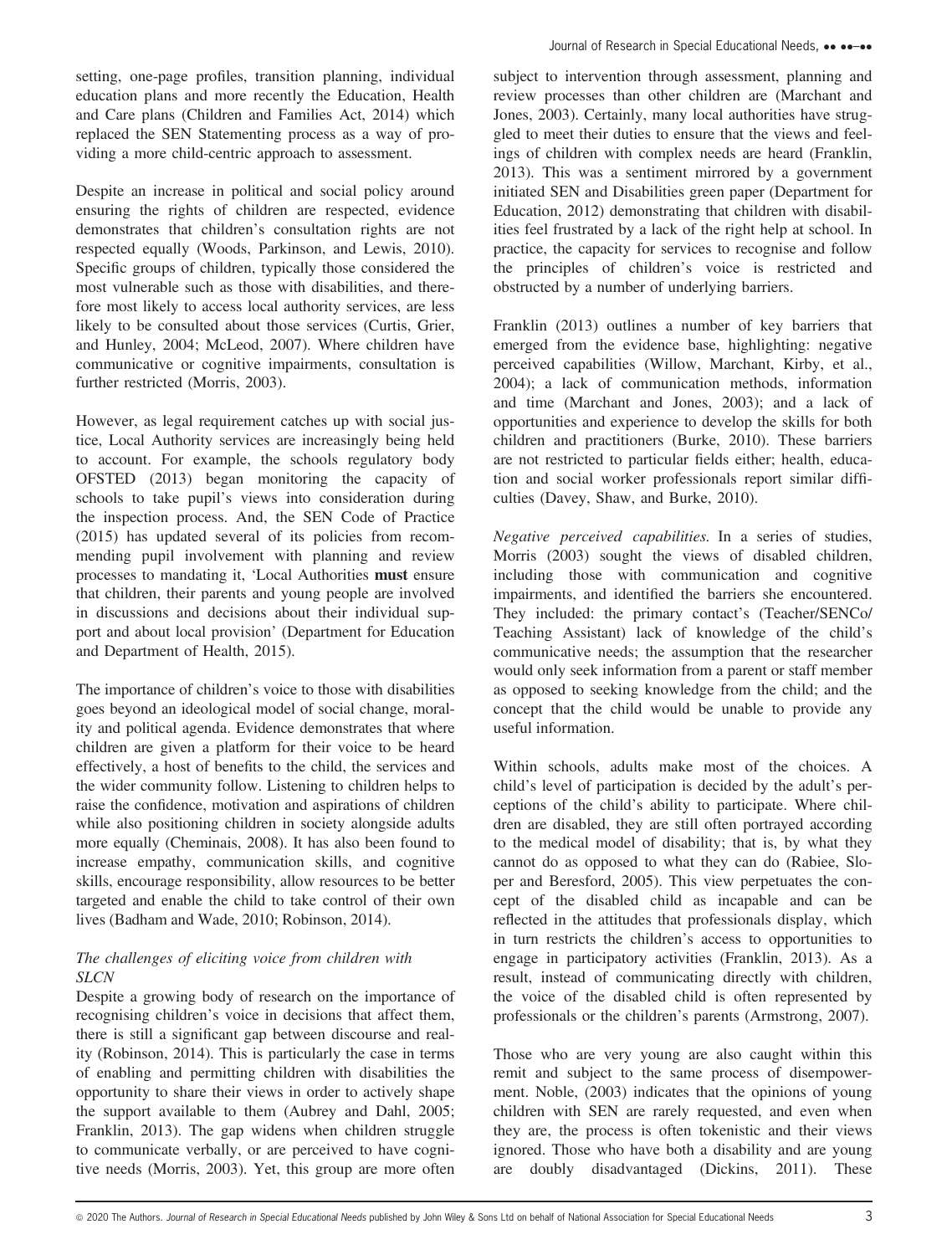perceptions have some grounding in the evidence base with studies showing a child's capacity to engage in decision-making requires the ability to reflect (e.g. Quicke, 2003). Quicke (2003) asserts that before children reach years 5 or 6 (aged 9–11) there is little point asking for the child's viewpoint about how they learn because they are unable to reflect upon the question. Others question the very legitimacy of the idea of the child as an expert in their own learning development and point towards the notion as an 'urban legend' (Kirschner and Merrienboer, 2013). Kirschner and Merrienboer (2016) show how the relationship between what people say about how they learn and how they actually learn is weak and argue that the individually preferred way of learning is often a bad predictor of the way people learn most effectively. Evidence supports the supposition, noting that in a metaanalysis of studies learners who reported preferring particular instructional techniques, for example visual over audio methods, typically did not derive any instructional benefit from experiencing it. The article is provocative and challenges the reader to consider that a 'moral panic' (Cohen, 1973) is gripping proponents of children's voice fuelled by rumour and belief rather than empirical evidence. There is certainly a cautionary tale to tell about the importance of respecting research rigour over ideology. However, denying the fundamental rights of children as citizens, or forbidding them from experiencing expertise within decision-making processes acts to treat them as largely incomplete or, worse still, incompetent and as such irrelevant in matters that affect them (Borgne and Tisdall, 2017). Taken to its logical conclusion, this perception gives legitimacy to exclusion policy (Woolfson, 2011).

Notwithstanding these rights-based criticisms, the perception that some children may be considered unable to reflect upon their learning experiences is valid. The problem lies in power differentials that result from assuming this viewpoint and it represents a substantial barrier to participation (Cockburn, 2005). Social justice must be based on a solid empirical grounding if it is to gain universal acceptance. Research is beginning to demonstrate that even very young children are capable of giving their views in areas of their learning provided they are supported with the properly adapted tools (Day, 2010).

Lack of opportunities and experience of decisionmaking. Children with disabilities report that being supported to communicate is vital to start making choices and gain independence from an early age (Bignall and Butt, 2000; Franklin, 2013). Children's experience of being listened to, their involvement in making decisions and the context within which that takes place affects their ability to participate. Lansdown (2006) asserts that restricting the opportunities for children to experience decision-making will result in a lack of capacity to do so which is used to further justify the reason not to include the child. Children then come to internalise the belief that they are incapable rather than assume it is because they have been denied the opportunity (Willow, 2002). She asserts this is particularly pertinent to those who have disabilities, because often they have been socially excluded and as such regularly have their capabilities underestimated. Limited life experiences restrict the child's understanding and from this disempowered position it is more challenging for children to take part in participatory processes.

Lack of information, skills and time. One of the central obstacles that challenge children's voice is that professionals lack an understanding of the child's rights (Lundy, 2007). In a large-scale research project evaluating the impact of rights on the children's experiences, Kilkelly, Kilpatrick, Lundy, et al. (2005) found that there was limited awareness of the rights of children across services, including implementation of Article 12 (the right to have a voice). Lundy (2007) argues that respecting children's views is not just a model for good pedagogical practice but a legally binding obligation, although this latter point is questionable. Certainly, with the introduction of the new SEN Code of Practice (2015, p. 22), the legality of listening to children has been made paramount by obligating Local Authorities to include children, and crucially note that they 'must not use the views of parents as a proxy for young people's views'.

This increases the pressure on services to establish the methods of eliciting voice. Yet, there has been minimal help for practitioners, leaving them unsure how to carry out the requirements, especially for children who have communication or cognitive disabilities (Norwich and Kelly, 2006). Morris (1998) showed that in a study of children with limited verbal communication living in residential homes and schools, minimal effort was made to find alternative methods of communication. Within the field of social work, Franklin and Sloper (2009) demonstrated that a lack of skills, training, knowledge and experience in consulting and communicating with those with disabilities prevented children from having a voice.

More recently, there has been a growing number of guides that aim to support practitioners to understand children's communication difficulties and help organisations to include children in participatory practices (e.g. Chamberlain and Dalzell, 2006; Knight, Clark, Petrie, et al., 2006; Roulstone, Wren, Bakopoulou, et al., 2012). However, professionals consistently report that time with such children is restricted, and the processes involved to elicit the voice of a child with disabilities are complex, resulting in fewer opportunities to engage in participatory processes (Franklin, 2013; Morris, 2003).

Lack of communication methods. A central step in ensuring a child is able to participate within their own education is providing a way for children to express their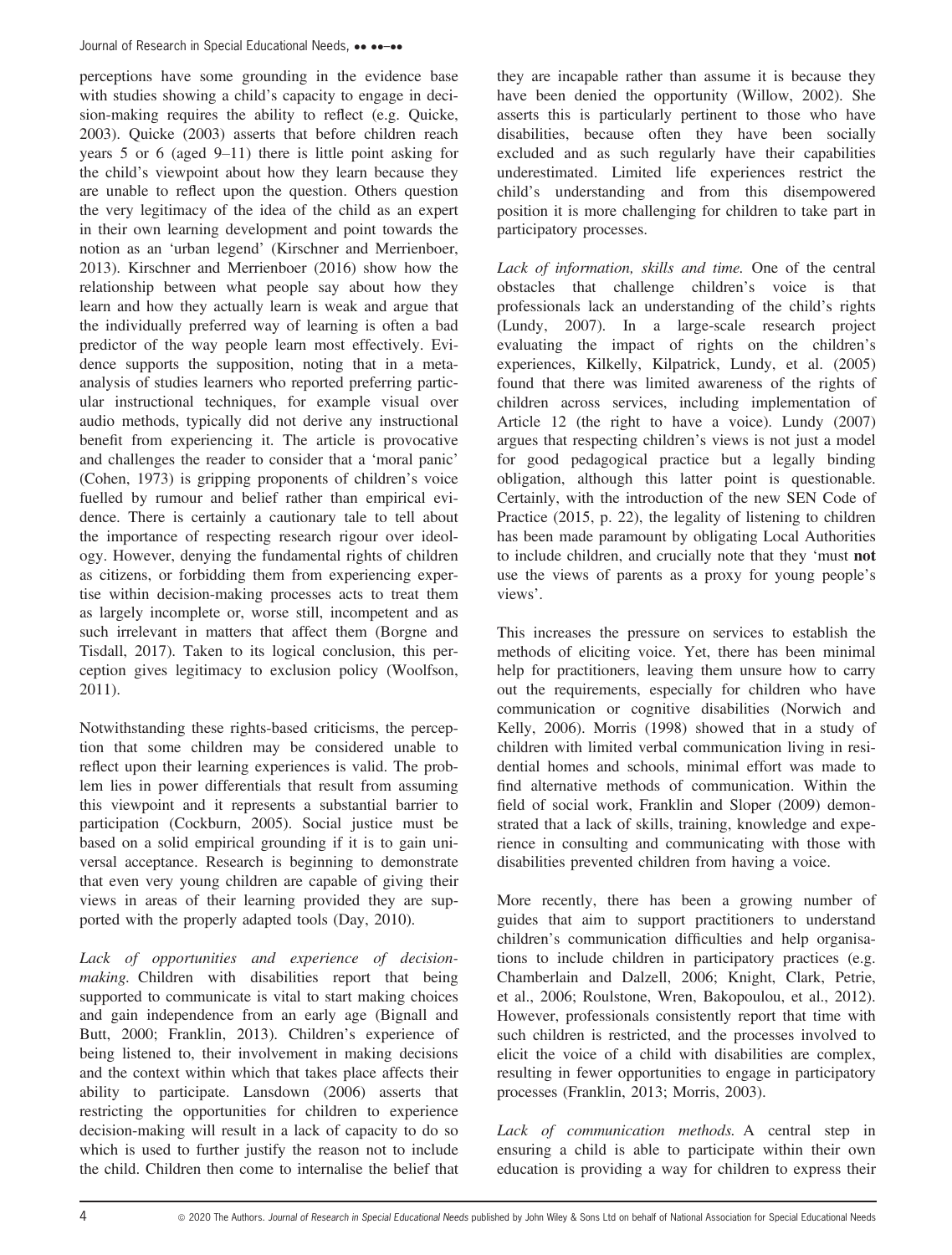views. Yet there is a lack of research identifying the most effective methods that enable those with disabilities, and particularly those with communication or cognitive needs, to participate (Clark, 2005; Marchant and Jones, 2003; Morris, 2003).

It is important to be methodical and rigorous in our evaluation of research reporting methods for supporting communication, lest the he 'chicken soup' effect occurs, where children's voice is regarded as unquestionably good and to be adhered to and endorsed by all; a common by-product of children's rights discourse (Sloth-Nielsen, 1996). Lundy (2007) warns that children's rights research often generates goodwill but one of the side effects is it can dissipate when rhetoric is put into practice. She asserts this is particularly the case where the effect of the process challenges dominant thinking, generates controversy or costs money. Practicality is important.

With the above considerations in mind, a review of existing documented approaches for eliciting children's voice was conducted, with the aim of identifying a tool or tools capable of supporting children with speech, language and communication needs, to explore their school learning and support experiences.

#### Research Process

To enable a critical review of the existing communication methods, a quality assessment framework was compiled, based on the practical requirements articulated by outreach support services and similar practitioners who would be end users of any suitable tools, and the principles of children's voice that we would expect any approach to recognise as central values. This framework is summarised in Table 1.

A literature search was carried out using the databases PsychINFO and EBSCO Host. Search terms included 'Children's Voice methods', 'Listening tools', 'Participatory tools', 'Evidence based methods' and 'SEN communication tools'. Inclusion criteria included studies that utilised assessment tools or methods to listen to the voice of children with disabilities, and particular focus was given to participants with SLCN. Six elicitation techniques were selected for critical analysis against the quality assessment framework because they most closely matched the criteria. These were, The Diamond Rank Sorting Task, Focus Group Elicitation, Talking Mats, The Mosaic Approach, The Ideal School Drawing Technique and In My Shoes.

### **Results**

#### Diamond rank sorting task

Nock (2009) conducted a pilot study with children (aged  $7-11$ ,  $n = 4$ ) with a range of children with moderate to severe learning difficulties to obtain their views about their preferred learning experiences. The study was built

#### Table 1: Quality assessment framework outlining outreach requirements, children's voice

| <b>Practitioner requirements</b>                                     |  |  |  |  |
|----------------------------------------------------------------------|--|--|--|--|
| Adaptable for range of ages $(4-18)$ with communication difficulties |  |  |  |  |
| and disabilities                                                     |  |  |  |  |
| Seeks children's views of their experiences of school across social, |  |  |  |  |
| emotional, behavioural and learning domains                          |  |  |  |  |
| Easy and well timed to administer                                    |  |  |  |  |
| Fun and non-threatening                                              |  |  |  |  |
| Evaluates how children feel about their interventions and support    |  |  |  |  |
| structures                                                           |  |  |  |  |
| Evaluates whether a child's enjoyment of school has increased as a   |  |  |  |  |
| result of support                                                    |  |  |  |  |
| Helps practitioners to understand what children think help them to   |  |  |  |  |
| learn                                                                |  |  |  |  |
| Children's voice                                                     |  |  |  |  |
| Respects children's rights                                           |  |  |  |  |
| Promotes social inclusion                                            |  |  |  |  |
| Personal centred approach                                            |  |  |  |  |
| Underpinned by the social model of disability                        |  |  |  |  |
| Empowers the child                                                   |  |  |  |  |
| Enables active participation                                         |  |  |  |  |
| Works towards benefits and overcoming challenges of                  |  |  |  |  |
| implementation                                                       |  |  |  |  |

upon an adapted version of Thomas and O'Kane's (2000) diamond ranked sorting task and involved asking children to sort activities into what they felt was most important to their learning. Nine activities were written on post it notes by the teachers who administered the method. The children arranged the post it notes according to which activities they liked most at the top, and disliked at the bottom, forming them into a diamond shape. The study did not address how much help the children required when ordering the preferences, however, data revealed interesting insights into the activities that the children showed a preference for which challenged the status quo. For example, several of the children were not experiencing their preferred learning activities. In one case the author reported about being unsure whether the child was reporting on enjoyment or an effective learning experience. There is a danger of disparity between what a child enjoys and what helps them to learn (Kirschner and Merriënboer, 2013). Utilising parallel alternative methods to try to confirm the child's responses, or re-administering the task at a later date might have established whether a child's preference affected his learning experience.

Overall, Nock reported that the children were enthusiastic and enjoyed the kinaesthetic nature of the task. This agrees with O'Kane's (2008) assessment of the technique stating that 'active' forms of communication requiring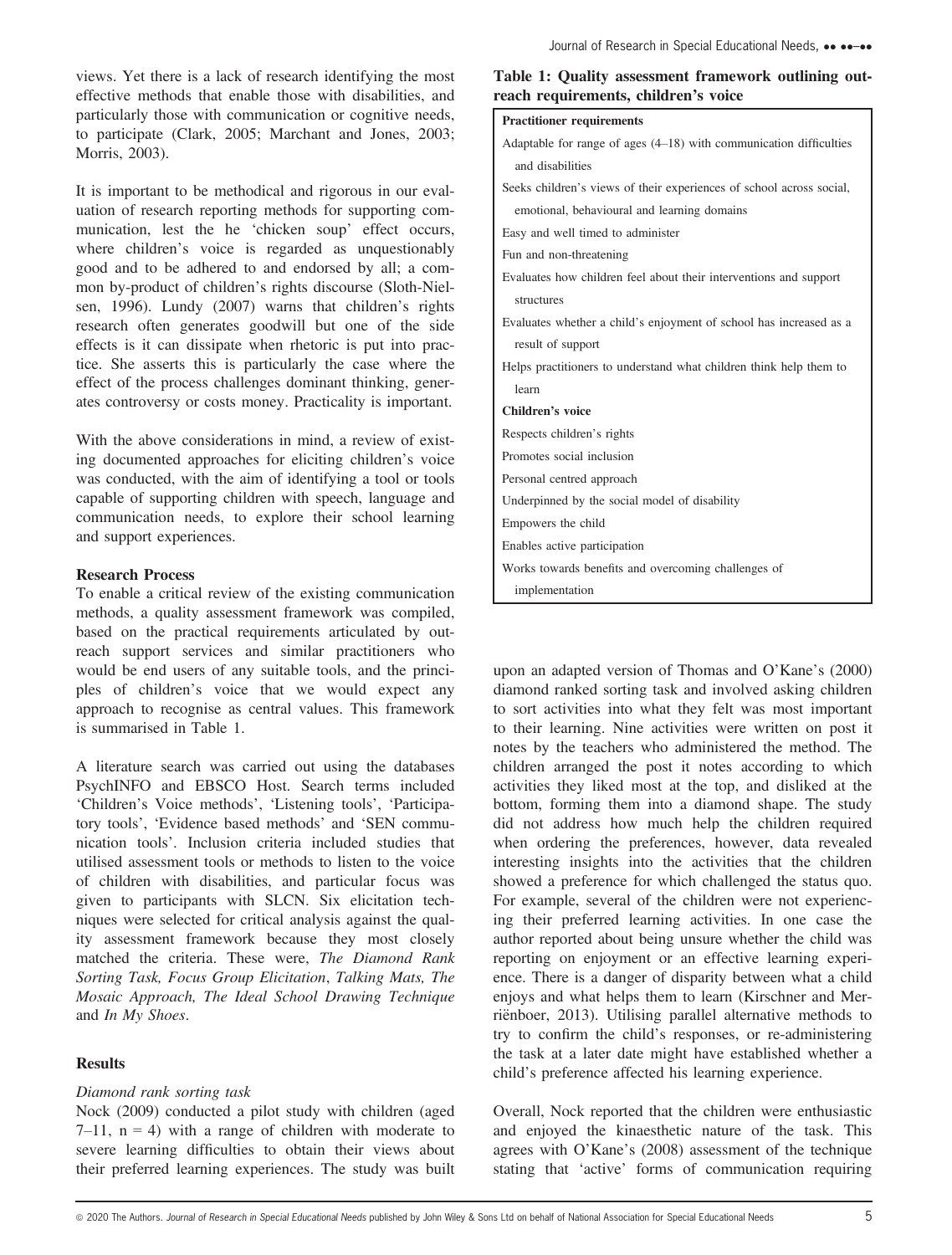sorting activities are more effective and engaging for children rather than the 'passive' communication that takes place during typical interviews. Despite the relative success of the study, the author reported that the task was too time consuming, a fairly common complaint for practitioners seeking the voice of the child (Franklin, 2013).

An additional concern about this study arises because the adults conducting the sorting task constructed the categories that the children were allowed to make preferences about. It has been established that adults and children perceive experiences differently, which may have restricted this study to an adult prioritised account. With that said, some of the children had severe communication and learning difficulties, and the categories appeared to provide assistance and structure, enabling the children to have a voice where otherwise they might not have had one. Therefore, it represents a significant step forward towards achieving children's voice. Ultimately, although Nock's findings were unpublished and restricted to a single setting, it provided a nuanced account of the dilemmas that arise when seeking the voice of children with communicative and learning disabilities.

The Diamond Rank Sorting Task appears to require a high degree of reasoning ability; children must be able to reflect upon an activity and then rank its importance against other experiences all presented to them at the same time. This might restrict those who have more severe cognitive needs. An interesting alternative to the above study is to incorporate photographs instead of statements of pieces of paper. The visual nature of the photographs may be preferable to those with cognitive difficulties because, among other benefits, it does not exclude those who find reading and writing difficult (Woolner, Clark, Hall, et al., 2010).

# Focus groups

Focus groups are a type of group elicitation that provides an alternative to the one to one interview method that many elicitation methods are based upon. Some authors argue that focus groups offer a dynamic that is less threatening because they reduce the adult–child power relationship, lessen the influence of social desirability, provide more anonymity due to the group which encourages involvement, and promote a sense of self-value through diverse responses (Boyden and Ennew, 1997; Vaughn, Schumm, Jallad, et al., 1996). For children with learning difficulties it is argued they are particularly enabling because they offer validation through peer support (Cambridge and McCarthy, 2001). Others argue that focus groups may be more prone to social desirability effects because children are pressured into expressing ideas in front of peers, that a false consensus can be reached due to the dominance of a few, and that there is often a restriction of subject matter due to issues of confidentiality (Beresford, 1997; Wood, Giles and Percy, 2009).

Tobias (2009) explored how a mainstream secondary school supported children with autism spectrum conditions (ASC) to inform future school policy through the use of focus groups. Two groups of children with ASC  $(n = 12, \text{ aged } 14-16)$ , and one group of parents  $(n = 5)$ took part in the study. Separate focus groups were held between the parties. Parents were engaged with interview questions about challenges and support mechanisms they felt their children experienced at school. For the children's group, elicitation about their views of school were sought by contributing and drawing on imaginary students with the descriptions 'successful, unsuccessful and with ASD'. The sessions were video recorded which gives weight to the authors findings as it permits 'retrospective analysis' (Edwards and Westgate, 1987) and helps to overcome audible inconsistencies (Coates and Vickerman, 2013). It was concluded that support was most useful when it addressed transitions, provided mentoring and met the needs of the individual (Tobias, 2009).

Including parental input in this study helped to triangulate the children's responses. The central difficulty with focus groups, and especially those made up with children with additional needs such as SLCN, is that groups cannot be represented evenly. Children have histories that impact the group dynamic and place restrictions on its members. As one group of authors put it 'focus groups are inherently unpredictable' (Wood, Giles and Percy, 2009, p. 62).

# Talking Mats

Talking Mats is a 'low tech' visual tool kit that can be used as a way to express the views of people with communication or learning difficulties (Murphy, 1998). The process typically involves placing a mat in front of a person and introducing a single topic (e.g. activities). Openended questions are asked and the participant chooses symbols that might represent an array of activities and places them on the mat as a record of the response. Children place the representations under a symbol (thumbs up, neutral or thumbs down). Talking Mats has had some commercial success and has been used in a variety of contexts, such as defining outcomes, mental health assessments, out of school activities and transitions (Cameron and Murphy, 2002; Germain, 2004; Macleman, 2010).

Rabiee et al. (2005) used an adapted version of Talking Mats to determine the views of 18 children (aged 6– 18 years) with communicative, cognitive and physical disabilities in order to evaluate the outcomes of social care and support services. Before the authors interviewed the children, they obtained background information from carers about the children's abilities. This led them to include questions on eight themes within areas such as looking after the child. In addition, they also learnt that some of the children used familiar communication devices, which were then made available during the interview sessions with the children.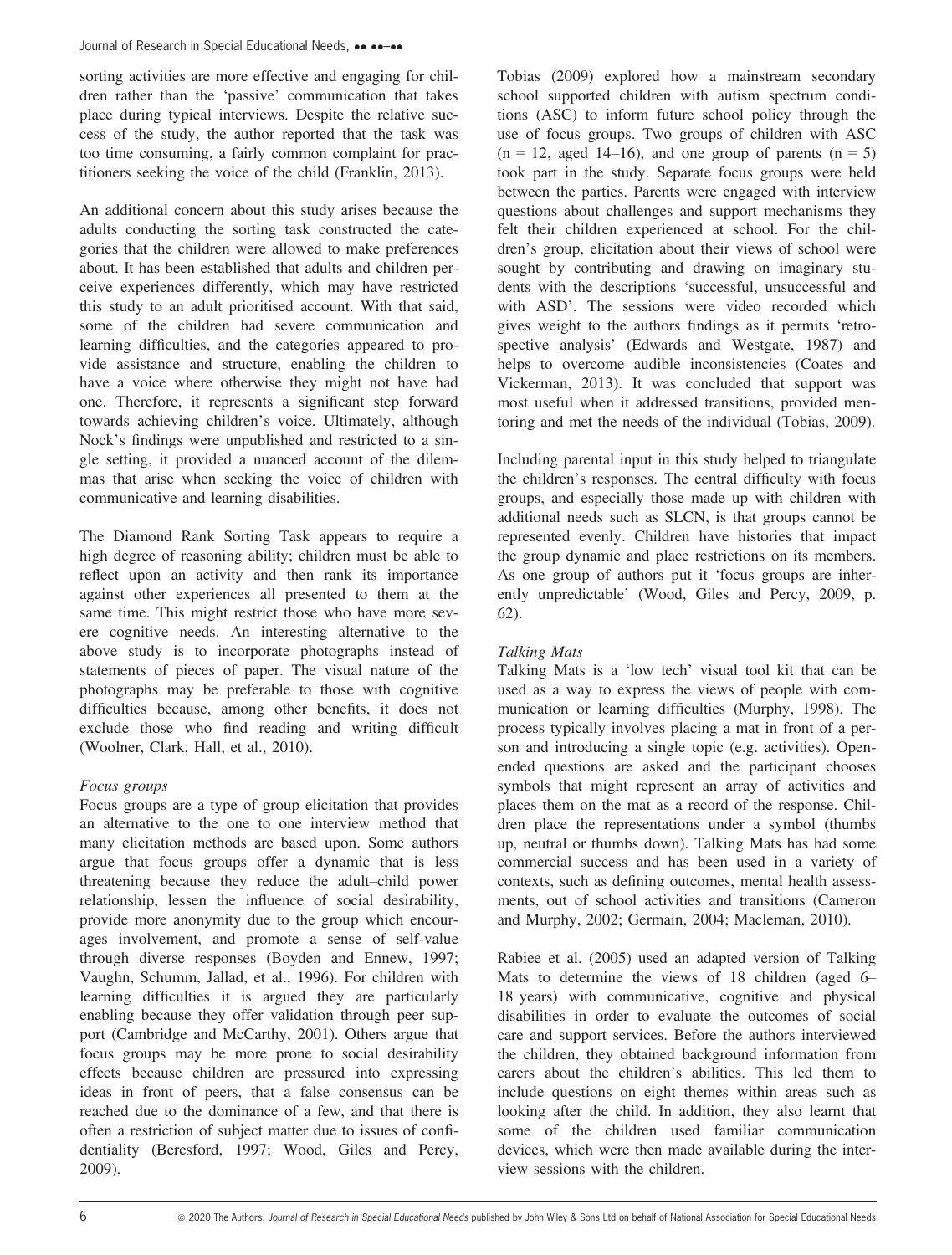Interviews with the children were facilitated with laminated symbol cards. For example, for the statement 'How do I want my doctor to talk to me', the child could respond with any or all of the following responses: 'Wants his doctor to talk to him in a way he understands', 'Doesn't want his doctor to talk to him', 'Doesn't mind'. They also carried blank cards in case more symbols were needed.

The authors attempted to check for the children's understanding of the method through preliminary questioning. On the one hand, this helped improve the reliability of the method, but on the other, the process led to the exclusion of a child from the research, which reaffirms the notion of the child as incapable and restricts generalisations that the study can claim.

Overall, it was reported to be easy to administer, nonthreatening and fun for the children. In addition, because the content was variable for children who had different cognitive abilities, it was reported as being inclusive and flexible; essential when meeting the needs of disabled children (Murphy, 1998). The authors assert that the method 'worked for all children' in relation to finding out their choices. Clearly, this does not mean the method will work for everyone, as those with disabilities are not a homogenous group and the level of communicative needs within the study was unclear. Indeed, one study found that Talking Mats was no more effective than individual interviews for children with moderate language delay, while for children with Attention Deficit Hyperactivity Disorder (ADHD), Autism and Social Emotional Behaviour Communication Difficulties (SEBCD) it was found to increase the elicitation of views, and increase attention and interaction of on-task behaviours (Coakes, 2006).

Talking Mats provides an excellent example of adaptability and potential to overcome children's communicative barriers. However, it has not been formally evaluated and the level of evidence is therefore only suggestive (Law et al., 2012).

#### The Mosaic approach

The Mosaic approach was originally designed to elicit the views of children under 5 years old (Clark and Moss, 2001). It combines visual methods such as cameras, tours and map making of the children's environment, as well as observation and interviews to provide a number of ways within which to explore a child's world. This makes it possible to triangulate qualitative data, which offers a more robust approach than any single elicitation method (Willig, 2014).

Beresford, Tozer, Rabiee, et al. (2004) adapted the technique for use with a group of five children (aged 6–14) with ASC. She was interested in finding out what aspects of their lives the children viewed positively and negatively. Interviews were conducted with parents, teachers

and children, and informal observational data were recorded, which mirrored the triangulation effect of the original project. In order to alleviate social anxiety during the interview, the children's parents were provided with individualised social stories to rehearse with their children regarding the upcoming study. To prevent further distress caused by the face-to-face nature of the interview process, the research session was based around a craft activity that used photographs of activities and people, previously taken by the children in order to make a poster.

It was reported that the children enjoyed the activity and that the photographs helped to focus the research on the here and now (Beresford et al., 2004). In addition, the interviews were said to be mostly successful in eliciting the children's views and that these views differed from the perceptions of others which questioned the status quo. The study promotes the importance of representing items concretely through the use of photographs as opposed to symbolically, as symbols may mean different things to different people. It also utilises methods for keeping participants calm during the interview process, which is important to ease anxiety. However, elements of the method are unclear, for instance the manner by which the authors were able to encourage and measure the impact of the use of social stories at home. Furthermore, asking the children to photograph what matters to them is beneficial in terms of more accurately representing the child's voice, but might be impractical in terms of providing usable information upon which practitioners can act; the study did not outline how the information would be used upon completion. In addition, the elicitation method was only carried out on one occasion, showing only a snapshot of that child's views. The authors suggest that repeat visits with the children would have allowed for further, more in depth-exploration.

# The Ideal School Drawing Technique (DIST)

Williams and Hanke, (2007) used an adapted version of 'Drawing the Ideal Self Technique', (DIST) (Moran, 2001) to seek the views of 15 pupils (aged 6–14) with ASD to establish what they felt were the most important features of school provision. DIST is underpinned by the concept of Personal Construct Psychology (PCP) (Kelly, 1955) to gather pupils' constructs; believed to reflect how people think, make sense about the world and explain behaviour. The authors argue that PCP is useful at evaluating the hard to reach voice of children with disabilities because personal views cannot be rejected and therefore must be respected. This assertion can be equally applied to all children when adhering to the rights and principles of children's voice.

The original DIST required children to sketch two pictures; one of the sort of person they would not like to be and one of the sort of person they would like to be in order to explore how they perceived themselves (Moran, 2001). In the adapted version, pupils were asked to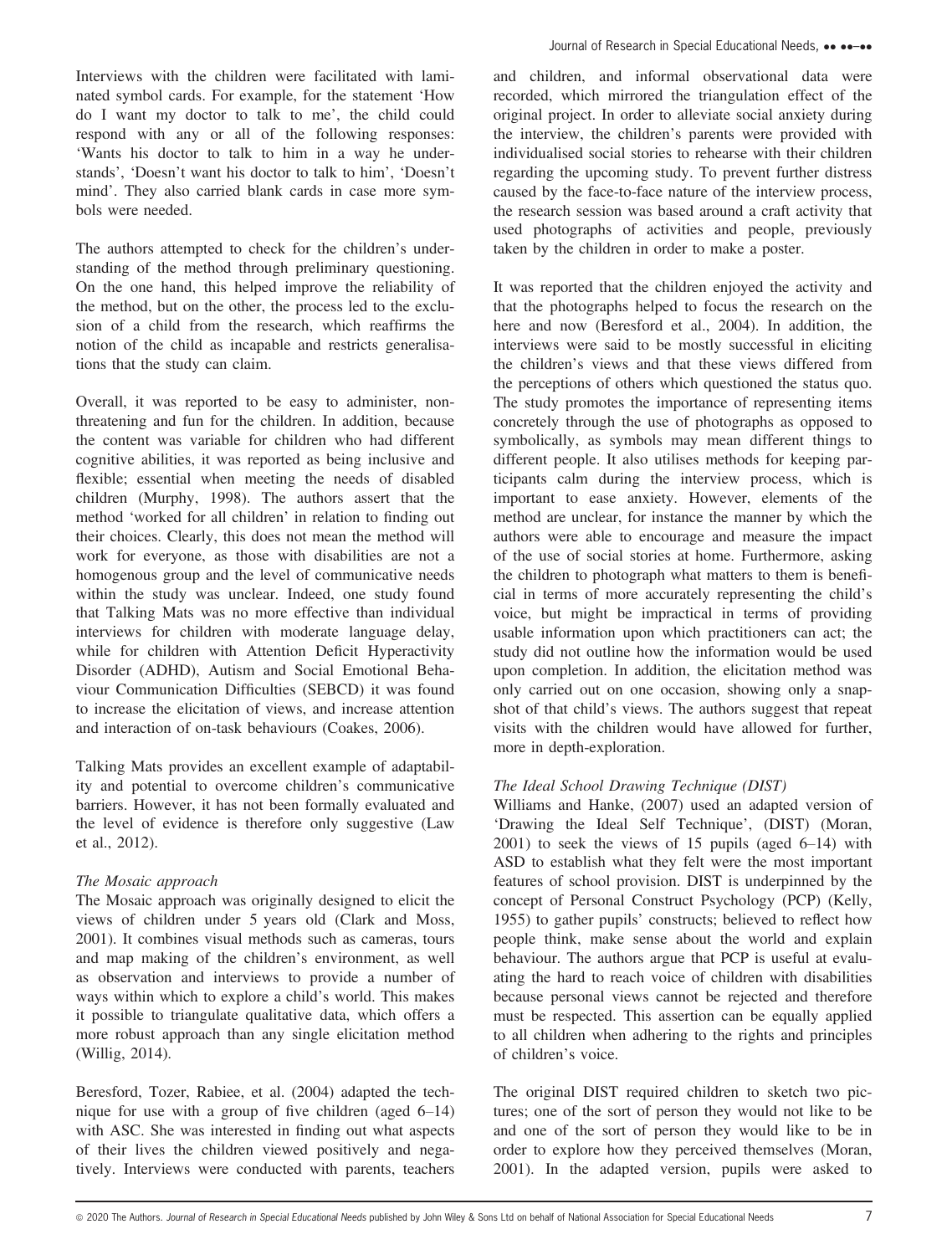consider the school's current and ideal provision (Williams and Hanke, 2007). This was supported with semistructured questions, designed to elicit the children's experiences of school, the classroom, other children, adults and themselves. It was reported that children showed a sophisticated understanding of school ethos and the impact of this on their own well-being. However, Williams and Hanke (2007) conceded that some adult interpretation was necessary in order to identify 'the most relevant' features of school provision and their impact on their school experiences.

The DIST method appears to provide a structure that enables children to express their views using a combination of drawing, talking and writing. The authors reported that the technique was practical, time-efficient and popular with children and adults. However, it also reported that because of its PCP nature its use is limited to those who receive the appropriate training. In addition, it may be unsuitable for those with more severe learning difficulties (due to having to reproduce abstract images from memory), those with motor co-ordination difficulties (due not being able to draw their thoughts accurately), and those who struggle with language processing (as their drawings may be misinterpreted).

# In My Shoes

In My Shoes (IMS) is a software package that was originally developed as a tool for interviewing in cases of suspected child abuse (Calam, Cox, Glasgow, et al., 2000). Recently, it has been trialled in a variety of contexts and is marketed as helping professionals to communicate with children or adults with disabilities about their experiences, views, wishes and feelings in a variety of contexts. An interviewer sits next to the child and guides them through a structured interview process choosing up to nine modules with accompanying symbols such as emotions, places and people. Two days training is required before using the programme.

Barrow and Hannah (2012) trialled IMS on eight children aged 9–15 years who had a diagnosis of ASC. All but one of the children attended mainstream schools. The authors sought to identify the children's views about help received in and outside of school as well as their participation in decision-making processes. Their rationale for using the programme included: its flexibility; a sequential nature to the modules; audio guide prompts; adaptability to the individual; use of the child's own vocabulary to label feelings, people and settings; and the facility to log the child's responses.

The authors reported that all children responded positively to the use of the computer programme, and note that it seemed to relax them. They assert this was due to the three-way interaction process between the child, interviewer and computer. In particular, they note the visual aspect of the method was useful in focussing the

children's attention. Provided transcripts demonstrate free-flowing conversation, and children were asked a variety of questions, such as, what clubs they were involved with and who helps them in school. However, audio or video recording was not used which makes it difficult to validate their findings. They also noted that some of the children found the voice of the computer distracting and found it difficult to relate to the representational symbols on the computer.

# **Discussion**

Table 2 illustrates the suitability of each method for eliciting voice from children with SLCN. This review demonstrates that, although the tools identified provided methods of gaining insights about children's experiences, they failed to meet the requirements set out in the quality assessment framework criteria. Most notably, none of the tools offered a comprehensive way of exploring how children with SLCN are affected by school and support processes, which directly impacts their experiences of learning in the classroom. Furthermore, the studies offered only a single snapshot of the children's experiences at a particular point in time. This is a crucial consideration both in terms of validity of responses and creating a tool kit method that offers educational services a way to make informed decisions in regards to support in context. This review highlights a clear gap in the research in terms of suitably robust and transparent methods to elicit the voice of children with SLCN about their school learning and support experiences.

The need for the development of alternative approaches to eliciting views from children with SLCN is clear, but this process needs to be principled. Specifically, ensuring that tool design decisions draw upon theory is important to understand why it should work (Middleton, Gorad, Taylor, et al., 2006). Equally important is that the tool is practical for the educational professionals who wish to use it. However, this review revealed a paucity of tools across multiple fields and, given the political and social push towards inclusion, this research is likely to be helpful to other services that support children with SLCN.

# **Conclusions**

We have argued that more work needs to be done to develop and evaluate approaches that enable children and young people with communication difficulties to communicate their educational experiences. In particular, we propose that initial design decisions for future tools need to be considered in relation to a quality assessment framework, such as the one used here. To support this, we have further updated the framework we used here to include factors that have emerged from this review (see Table 3).

We argue that until we are able to provide educational practitioners with elicitation tools that have been rigorously developed and evaluated, the promise of progress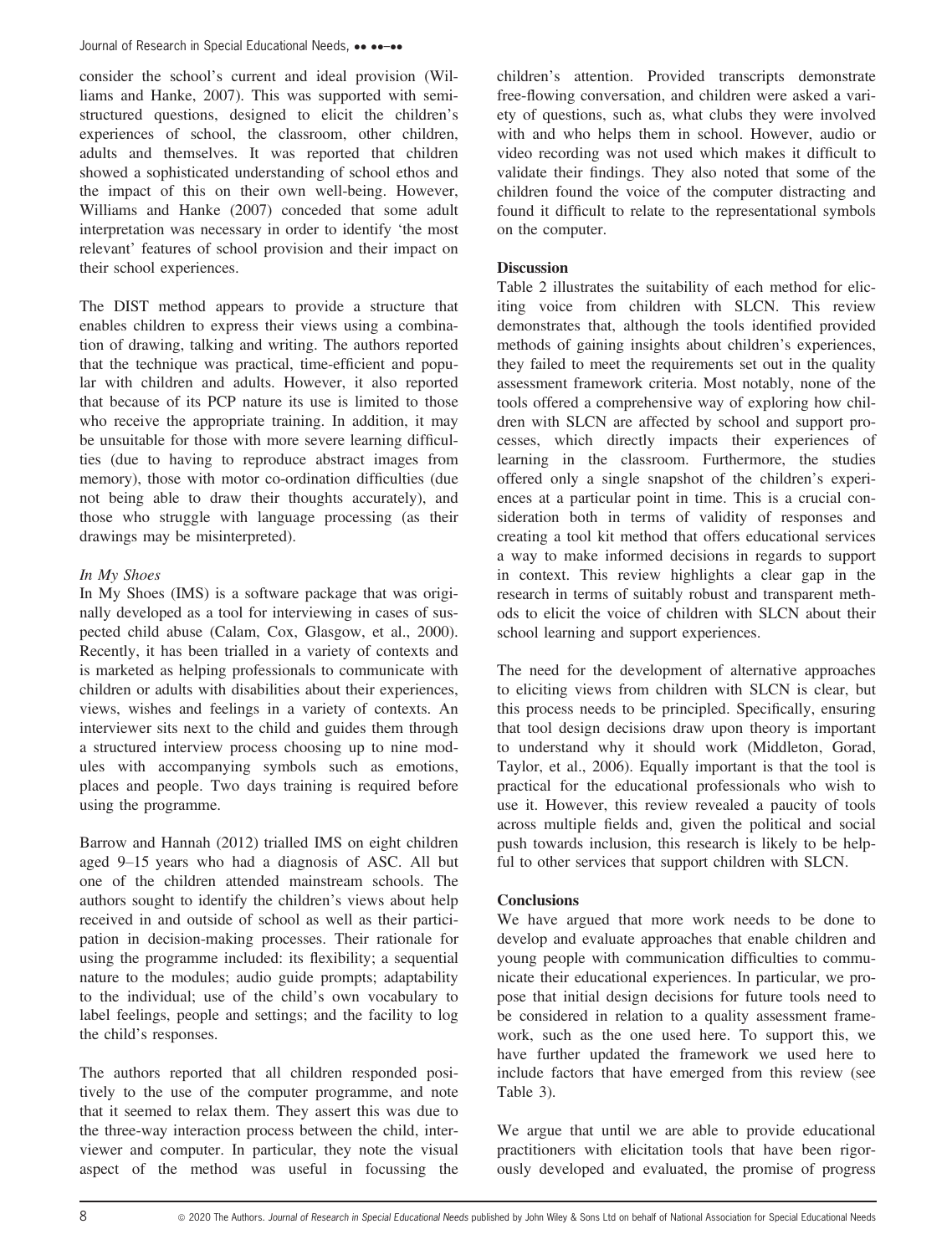| Method                                                                    | Details                                                                                                                                                                                                             | Strengths                                                                                                                                                                                                                                                             | Weaknesses                                                                                                                                                                |
|---------------------------------------------------------------------------|---------------------------------------------------------------------------------------------------------------------------------------------------------------------------------------------------------------------|-----------------------------------------------------------------------------------------------------------------------------------------------------------------------------------------------------------------------------------------------------------------------|---------------------------------------------------------------------------------------------------------------------------------------------------------------------------|
| Diamond Rank                                                              | Children (aged $7-11$ ) sorted activities into a                                                                                                                                                                    | Data revealed insights that can                                                                                                                                                                                                                                       | Limited experiences children can                                                                                                                                          |
| Sorting Task<br>(Nock, 2009)                                              | diamond shape of what they felt helps them to<br>learn.                                                                                                                                                             | challenge the status quo                                                                                                                                                                                                                                              | talk about                                                                                                                                                                |
| Focus Groups<br>(Tobias, 2009)                                            | Group elicitation task. Children (aged 14–16)<br>were asked about their views of school and to<br>draw interpretations.                                                                                             | Parental interviews helped compare<br>children and parental views<br>Video recording enabled retrospective<br>analysis.                                                                                                                                               | Subject to inherent problems of<br>focus groups                                                                                                                           |
| <b>Talking Mats</b><br>(Rabiee et al.<br>2005)                            | Physical visual tool that asked open-ended<br>questions about children's (aged $6-18$ ) ideas of<br>successful outcomes. Symbols represent the<br>conversation on a mat.                                            | Background knowledge helped with<br>the interview process                                                                                                                                                                                                             | Preliminary questions can<br>exclude children<br>Open-ended questions can be dif-<br>ficult for children with cognitive/<br>difficulties<br>communicative<br>to<br>answer |
| The Mosaic<br>Approach<br>(Beresford et al.,<br>2004)                     | Combines variety of methods, for example,<br>photos, tours, map making, observations and<br>interviews. Sought to find out what aspects of<br>their lives children (aged 6-14) viewed<br>positively and negatively. | Triangulation of different data<br>supported validity of the project.<br>Interviews were based around a craft<br>activity to relax children.<br>Photographs helped focus the children<br>and were more concrete than symbols.<br>Views found differed from status quo | Practicality of asking children to<br>take their own photos<br>questionable                                                                                               |
| The Ideal school<br>drawing<br>technique<br>(Williams and<br>Hanke, 2007) | Based on PCP principles. Children (aged 6–14)<br>asked to draw a picture of most important<br>features of school provision.                                                                                         | PCP provides strong theoretical<br>background for findings.<br>Semi-structured interview<br>questions<br>supported the process.<br>Children's drawings showed sophisti-<br>cated understanding of school ethos<br>and the impact of this on their own<br>well-being   | Adult interpretation necessary to<br>interpret drawings.<br>Requires several days training                                                                                |
| In My Shoes<br>(Barrow and<br>Hannah, 2012)                               | Computer-based tool trialled on children (aged 9–<br>15) to identify views about help received in<br>and outside of school.                                                                                         | Software programme said to be<br>flexible and adaptable to the<br>individual<br>Uses emotional faces and symbols<br>Uses open-ended questions                                                                                                                         | Requires several days training<br>No audio or video recording<br>taken.                                                                                                   |

Table 2: Summary of tool kits reviewed and their considered suitability

towards participation of children with SLCN in their educational futures will continue to be unfulfilled. Our review indicates that care needs to be taken to avoid 'snapshot' based approaches to elicitation, or approaches that are unable to focus on specific elements of learning support. We have recently published an evaluation of a new approach to eliciting views of children with SLCN, which is based on scaffolding an emotion-based dialogue with them (Bloom, Critten, Johnson and Wood, 2020), and is informed by the quality assessment framework developed here. Although not suitable for all children, it has shown that many children with SLCN are able to explore their experiences of learning support in ways that extended and sometimes challenged educator or parental accounts of what they needed, given an appropriate

communicative frame of reference. Work in this area needs to continue so that children with more severe challenges can access this same level of communicative exchange.

There are undoubtedly challenges to the development of communicative tools for children with SLCN. However, there is a legal, moral and educational need to do better in this domain. By failing to provide effective methods not only are we denying children's voice but also we are contributing to the construction of disabling learning environments, in which pupils have little or no opportunity to experience and rehearse essential reflection and communication skills. Without the opportunities to engage with such reflections, children with SCLN are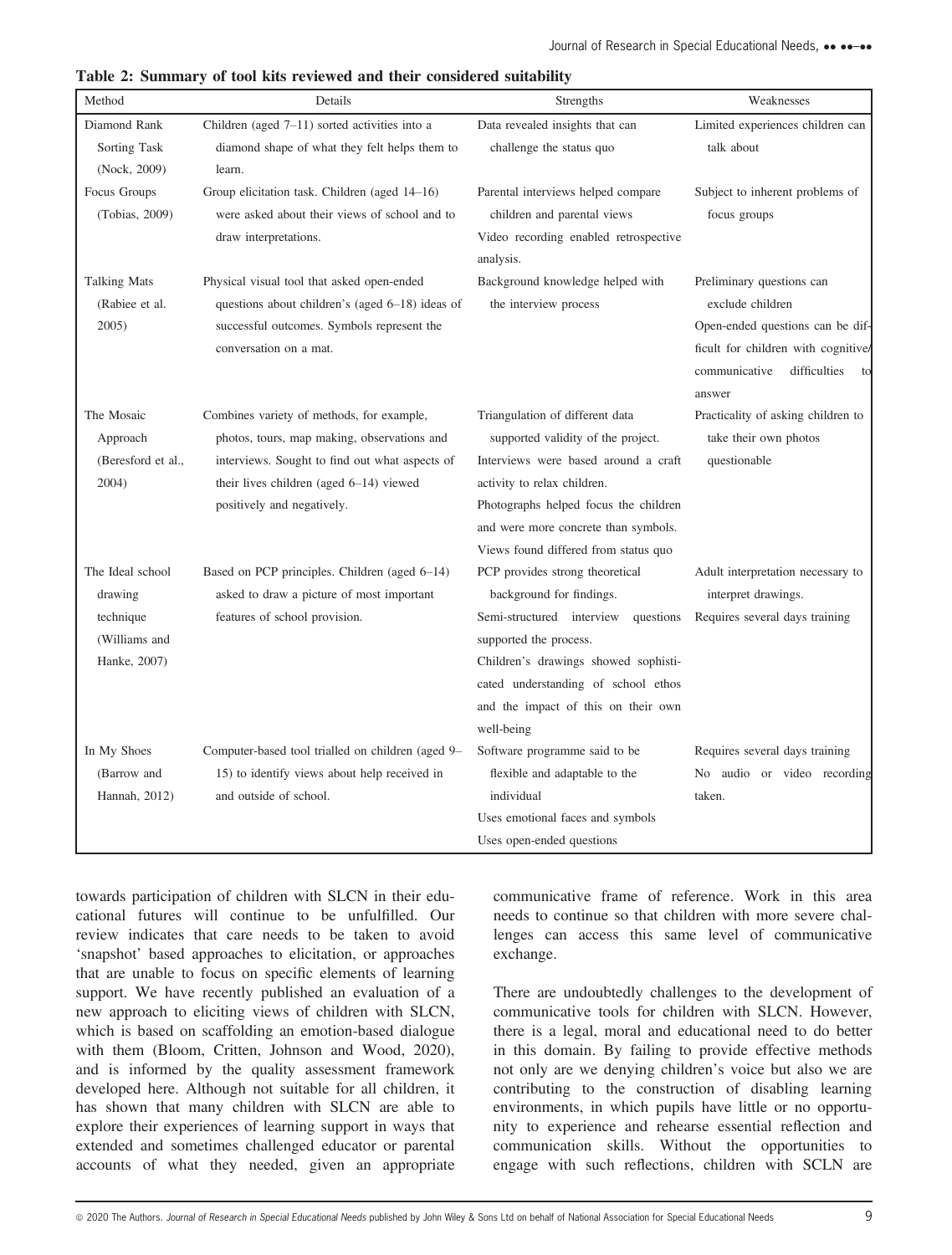Table 3: Updated quality assessment framework

| <b>Practitioner requirements</b>                                     |
|----------------------------------------------------------------------|
| Adaptable for range of ages $(4-18)$ with communication difficulties |
| and disabilities                                                     |
| Seeks children's views of their experiences of school across social, |
| emotional, behavioural and learning domains                          |
| Easy and well timed to administer                                    |
| Fun and non-threatening                                              |
| Evaluates how children feel about their interventions and support    |
| structures                                                           |
| Evaluates whether a child's enjoyment of school has increased as a   |
| result of support                                                    |
| Helps practitioners to understand what children think help them to   |
| learn                                                                |
| <b>Children's voice</b>                                              |
| Respects children's rights                                           |
| Promotes social inclusion                                            |
| Personal centred approach                                            |
| Underpinned by the social model of disability                        |
| Empowers the child                                                   |
| Enables active participation                                         |
| Works towards benefits and overcoming challenges of                  |
| implementation                                                       |
| Literature review-based features                                     |
| Flexible for the individual                                          |
| Data aim to reveal insights that can challenge the status quo        |
| Audio or Video recorded                                              |
| Identify contextual background knowledge about the child             |
| Interviews should involve manipulating items                         |
| Photographs to help focus children's memory and promote concrete     |
| ideas                                                                |
| Basic emotional faces are more easily recognised                     |
| Mixture of open and closed questions                                 |

unable to work towards improving their competence in this domain, which will likely impact their future educational experiences, and further marginalise them from engagement with conversations about what effective education looks like for them.

#### Acknowledgements

The authors gratefully acknowledge the support of Jennifer Nock and Kieron Sheehy in providing support and guidance at the beginning of this work.

The authors declare that they have no personal or financial interest in the content or results of this paper. The research was supported by a studentship provided to the first author by Coventry University.

Data sharing is not applicable to this article as no new data were created or analysed in this study.

Address for Correspondence Clare Wood, Psychology Department, Nottingham Trent University, 50 Shakespeare Street, Nottingham NG1 4FQ, UK. Email: [clare.wood@ntu.ac.uk.](mailto:)

#### References

- Alderson, P. (2016) 'International human rights, citizenship education, and critical realism.' London Review of Education, 14 (3), pp.  $1-12$ .
- Armstrong, F. (2007) 'Disability, education and social change in England since 1960.' History of Education, 36 (4/5), pp. 551–568.
- Aubrey, C. & Dahl, S. (2005) 'Children's voices: the views of vulnerable children on their service providers and the relevance of services they receive.' British Journal of Social Work, 36, pp. 21–39.
- Badham, B. & Wade, H. (2010) Hear by Right Standards Framework for the Participation of Children and Young People. (2nd edn). [ebook] pp. 7-8. <[http://](http://www.tusla.ie/uploads/content/Hear-By-Right-2010.pdf) [www.tusla.ie/uploads/content/Hear-By-Right-2010.pdf](http://www.tusla.ie/uploads/content/Hear-By-Right-2010.pdf) >
- Barrow, W. & Hannah, E. F. (2012) 'Using computerassisted interviewing to consult with children with autism spectrum disorders: an exploratory study.' School Psychology International, 33 (4), pp. 450–464.
- Beresford, J. (1997) 'Ask the Children.' Literacy (formerly Reading), 31 (1), pp. 17–18.
- Beresford, B., Tozer, R., Rabiee, P. & Sloper, P. (2004) 'Developing an approach to involving children with autistic spectrum disorder in a social care research project.' British Journal of Learning Disabilities., 32, pp. 180–85.
- Bignall, T. & Butt, J. (2000) Between Ambition and Achievement: Young Black Disabled People's Views and Experiences of Independence and Independent Living. Joseph Rowntree Foundation: Bristol.
- Boyden, J. & Ennew, J. (1997) Children in Focus: A Manual for Participatory Research with Children. Stockholm: Rädda Barnen.
- Bloom, A., Critten, S., Johnson, H. & Wood, C. (2020) Evaluating a method for facilitating conversations about educational support with children with speech, language and communication needs. British Journal of Special Education, 47170–207. [https://doi.org/10.](https://doi.org/10.1111/1467‐8578.12308) [1111/1467-8578.12308](https://doi.org/10.1111/1467‐8578.12308).
- Burke, T. (2010) Anyone Listening? Evidence of Children and Young People's Participation in England. London: National Children's Bureau.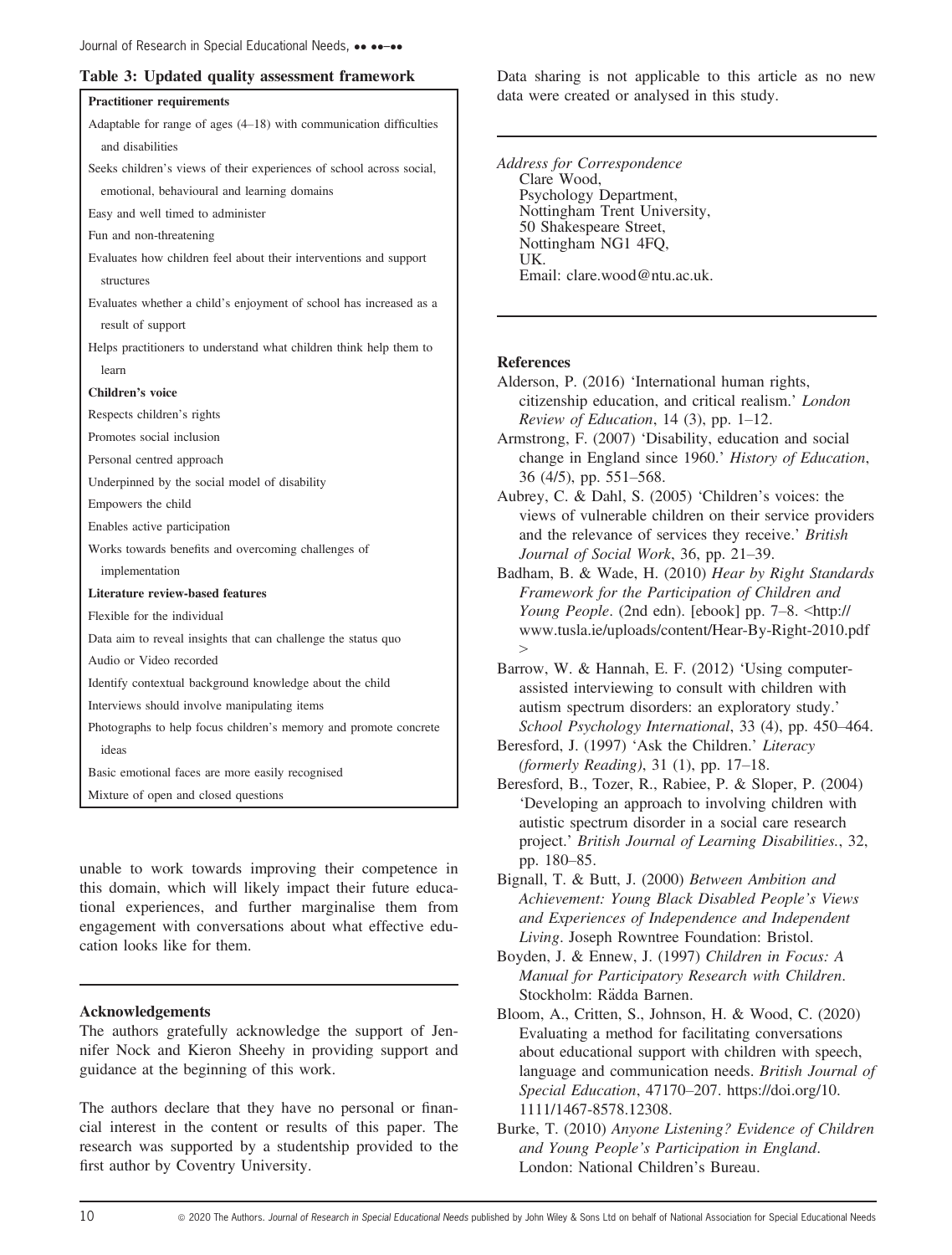Calam, R. M., Cox, A. D., Glasgow, D. V., Jimmieson, P. & Larsen, S. (2000) 'Assessment and therapy with children: can computers help?' Child Clinical Psychology and Psychiatry, 5 (3), pp. 329–343.

Cambridge, P. & McCarthy, M. (2001) 'User focus groups and Best Value in services for people with learning disabilities.' Health & Social Care in the Community, 9, pp. 476–489.

Cameron, L. & Murphy, J. (2002) 'Enabling young people with a learning disability to make choices at a time of transition.' British Journal of Learning Disabilities, 30 (3), pp. 105–112.

Chamberlain, C. & Dalzell, R. (2006) Communicating with Children: A Two-way Process. London: National Children's Bureau.

Cheminais, R. (2008) Engaging Pupil Voice to Ensure that Every Child Matters – A Practical Guide. London/New York: Routledge/Taylor & Francis Group.

Children Act 2004. (2004) Elizabeth II. Chapter 31. London: The Stationary Office.

Clark, A. (2005) 'Ways of seeing: using the Mosaic approach to listen to young children's perspective.' Listening to Children: The Mosaic Approach, 01, pp. 11–28.

Clark, A. & Moss, P. (2001) Listening to Young Children, the MOSAIC Approach. London: National Children's Bureau for the Joseph Rowntree Foundation.

Coakes, L. A. (2006) 'Evaluating the ability of children with social emotional behavioural and communication difficulties (SEBCD) to express their views using Talking Mats.' [ONLINE] <[http://www.talkingmats.c](http://www.talkingmats.com/wp-content/uploads/2013/09/Children-with-SEBD-final-report.pdf) [om/wp-content/uploads/2013/09/Children-with-SEBD](http://www.talkingmats.com/wp-content/uploads/2013/09/Children-with-SEBD-final-report.pdf)fi[nal-report.pdf](http://www.talkingmats.com/wp-content/uploads/2013/09/Children-with-SEBD-final-report.pdf)> (accessed 19 October 2016).

Coates, J. & Vickerman, P. (2013) 'A review of methodological strategies for consulting children with special educational needs in physical education.' European Journal of Special Needs Education, 28 (3), pp. 333–347.

Cockburn, T. (2005) 'Children's participation in social policy: inclusion, chimera or authenticity?' Social Policy and Society,  $4(2)$ , pp. 109–119.

Cohen, J. (1973) 'Eta squared and partial eta squared in fixed factor ANOVA designs.' Educational and Psychological Measurement, 33, pp. 107–112.

Curtis, M. J., Grier, J. E. & Hunley, S. A. (2004) 'The changing face of school psychology: trends in data and projections for the future.' School Psychology Review, 33, pp. 49–67.

Davey, C., Shaw, C. & Burke, T. (2010) Children's Participation in Decision-Making: A Children's Views Report. London: Participation Works.

Day, S. (2010) 'Listening to young children: an investigation of children's day care experiences in Children's Centres.' Educational & Child Psychology, 27 (4), pp. 45–55.

Department for Education. (2014) Children and Families Act. London: Department for Education.

Department for Education (2017a) School Census 2017 to 2018. London: Department for Education.

Department for Education. (2017b) Special Educational Needs and Disability (SEND). <[https://www.gov.](https://www.gov.uk/government/policies/special-educational-needs-and-disability-send) [uk/government/policies/special-educational-needs-and](https://www.gov.uk/government/policies/special-educational-needs-and-disability-send)[disability-send](https://www.gov.uk/government/policies/special-educational-needs-and-disability-send)> (accessed 5 January 2018).

Department for Education. (2012) Support and Aspirations: A new approach to Special Educational Needs and Disability Green Paper. London: Department for Education.

Department for Education and Department of Health (2015) Special Educational Needs and Disability Code of Practice: 0 to 25 years. London: HMSO.

Department for Education and Skills. (2006) Every Child Matters. London: HMSO.

Department for Education and Skills. (2014) Special Educational Needs Code of Practice. Nottinghamshire: DfES Publications

Department for Education and Skills. (2017) Transforming Children and Young People's Mental Health Provision. < [https://www.gov.uk/government/c](https://www.gov.uk/government/consultations/transforming-children-and-young-peoples-mental-health-provision-a-green-paper/quick-read-transforming-children-and-young-peoples-mental-health-provisionaccessed) [onsultations/transforming-children-and-young-peoples](https://www.gov.uk/government/consultations/transforming-children-and-young-peoples-mental-health-provision-a-green-paper/quick-read-transforming-children-and-young-peoples-mental-health-provisionaccessed)[mental-health-provision-a-green-paper/quick-read-tra](https://www.gov.uk/government/consultations/transforming-children-and-young-peoples-mental-health-provision-a-green-paper/quick-read-transforming-children-and-young-peoples-mental-health-provisionaccessed) [nsforming-children-and-young-peoples-mental-health](https://www.gov.uk/government/consultations/transforming-children-and-young-peoples-mental-health-provision-a-green-paper/quick-read-transforming-children-and-young-peoples-mental-health-provisionaccessed)[provisionaccessed](https://www.gov.uk/government/consultations/transforming-children-and-young-peoples-mental-health-provision-a-green-paper/quick-read-transforming-children-and-young-peoples-mental-health-provisionaccessed)> (accessed 18 July 2018).

Dickins, M. (2011) Listening to Young Disabled Children. London: National Children's Bureau.

Edwards, D. & Westgate, D. P. G. (1987) Investigating Classroom Talk. Lewes: Falmer Press.

Franklin, A. (2013) A Literature Review on the Participation of Disabled Children and Young People in Decision Making. London, UK: VIPER/Council for Disabled Children.

Franklin, A. & Sloper, P. (2009) 'Supporting the participation of disabled children and young people in decision-making.' Children and Society, 23 (1), pp. 3–15.

Germain, R. (2004) 'An exploratory study using cameras and talking mats to access the views of young people with learning disabilities on their out-of-school activities.' British Journal of Learning Disabilities, 32 (4), pp. 170–174.

Great Britain. (1998) Human Rights Act 1998: Elizabeth II. Chapter 42. London: The Stationer Office.

Holburn, S. (1997) 'A renaissance in residential behaviour analysis? A historical perspective and a better way to help people with challenging behavior.' The Behavior Analyst, 20, pp. 61–85.

Kehily, M.J. (2009) An Introduction to Childhood Studies. 2nd Edition. Maidenhead: Open University Press / McGraw Hill,

Kelly, G. A. (1955) The Psychology of Personal Constructs. New York: Norton.

Kilkelly, U., Kilpatrick, R., Lundy, L., Moore, L., Scraton, P., Davey, C., Dwyer, C. & McAlister, S. (2005) Children's Rights in Northern Ireland. Belfast: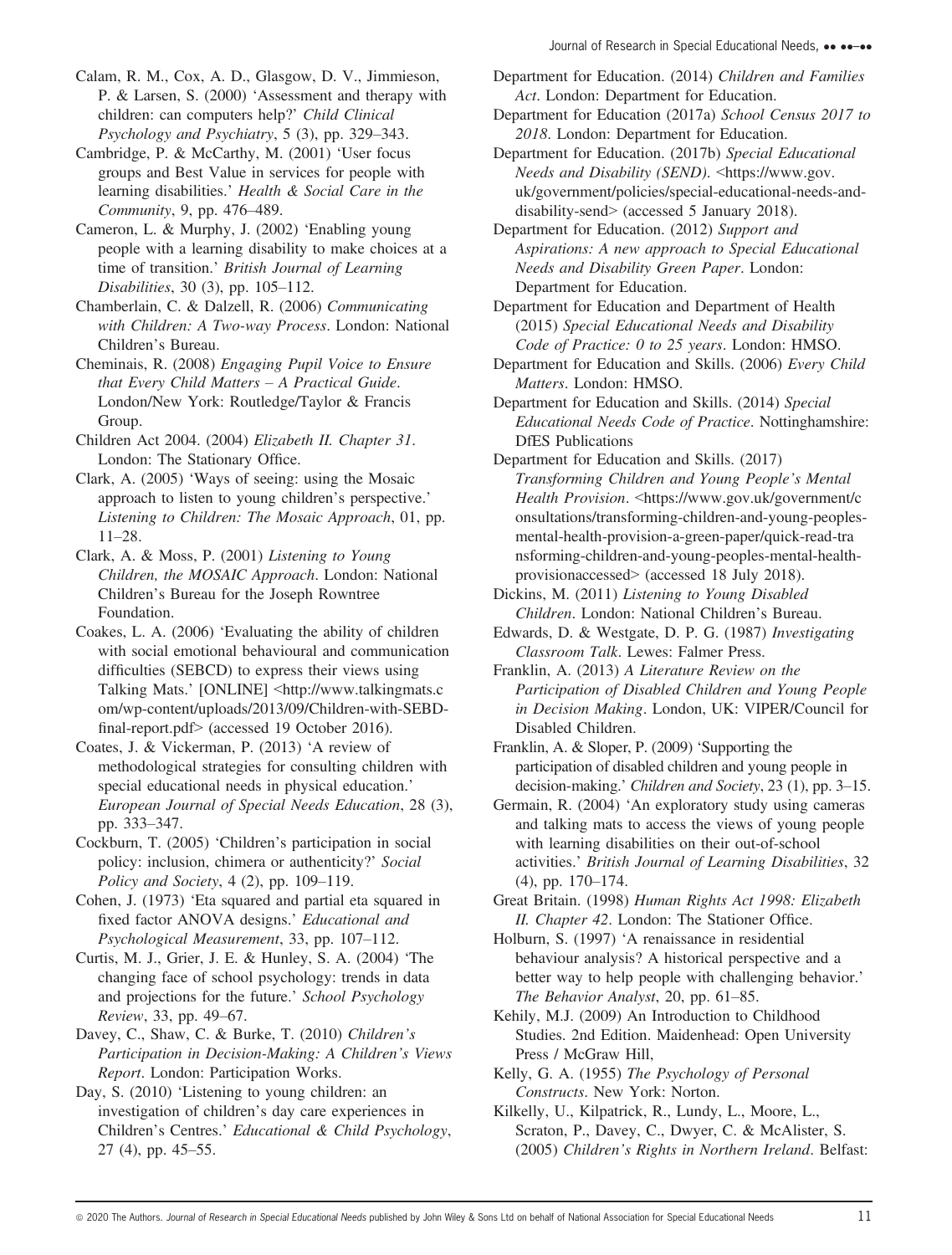Journal of Research in Special Educational Needs, ... ...

Northern Ireland Commissioner for Children and Young People.

Kirschner, P. & van Merriënboer, J. J. G. (2013) 'Do learners really know best? Urban legends in education.' Educational Psychologist, 48 (3), pp. 169– 183.

Knight, A., Clark, A., Petrie, P. & Statham, J. (2006) The Views of Children and Young People with Learning Disabilities About the Support They Receive from Social Services: A Review of Consultations and Methods. London: London University of London, Thomas Coram Research Unit.

Kirschner, P & van Merriënboer, J.J.G (2013) 'Do learners really know best? Urban legends in education'. Educational Psychologist, 48(3), 169–183. Available at:[http://dx.doi.org/10.1080/00461520.2013.](http://dx.doi.org/10.1080/00461520.2013.804395) [804395](http://dx.doi.org/10.1080/00461520.2013.804395).

Lansdown, G. (2006) International Developments in Children's Participation: Lessons and Challenges in Children, Young People, and Social Inclusion. Bristol: Policy Press.

Law, J., Lee, W., Roulstone, S., Wren, Y., Zeng, B. & Lindsay, G. (2012) "What Works": Interventions for children and young people with speech, language and communication needs: Technical Annex. Department of Education Research Report, Available at:[https://](https://www.gov.uk/government/publications/what‐works‐interventions‐for‐children‐and‐young‐people‐with‐speech‐language‐and‐communication‐needs) [www.gov.uk/government/publications/what-works-inte](https://www.gov.uk/government/publications/what‐works‐interventions‐for‐children‐and‐young‐people‐with‐speech‐language‐and‐communication‐needs) [rventions-for-children-and-young-people-with-speech](https://www.gov.uk/government/publications/what‐works‐interventions‐for‐children‐and‐young‐people‐with‐speech‐language‐and‐communication‐needs)[language-and-communication-needs](https://www.gov.uk/government/publications/what‐works‐interventions‐for‐children‐and‐young‐people‐with‐speech‐language‐and‐communication‐needs).

Le Borgne, C. & Tisdall, E. K. M. (2017) 'Children's participation: questioning competence and competencies?' Social Inclusion, 5 (3), pp. 122.

Lindsay, G. & Wedell, K. (1982) 'The early identification of educationally 'at risk' children: revisited.' Journal of Learning Disabilities, 15, pp. 212–217.

Lundy, L. (2007) 'Voice' is not enough: conceptualising Article 12 of the United Nations Convention on the Rights of the Child.' British Educational Research Journal, 33 (6), pp. 927–942.

Macleman, Y. (2010) 'Talking matters.' Speech and Language Therapy in Practice. (Spring), p. 3.

Marchant, R. & Jones, M. (2003) Getting It Right: Involving Disabled Children in Assessment, Planning and Review Processes. Triangle: Brighton.

McLeod, A. (2007) 'Whose agenda? Issues of power and relationship when listening to looked-after young people.' Child & Family Social Work, 12, pp. 278– 286.

Merry, T. (1995) Invitation to Person Centred Psychology. London: Whurr Publishers Ltd.

Middleton, J., Gorad, S., Taylor, C. & Bannan-Ritland, B. (2006) 'The "Complete" Design Experiment From Soup to Nut.' Research Paper 2006/05 York: Department of Education Studies. [http://citeseerx.ist.](http://citeseerx.ist.psu.edu/viewdoc/download?doi=10.1.1.368.6567&rep=rep1&type=pdf) [psu.edu/viewdoc/download?doi=10.1.1.368.6567&rep=](http://citeseerx.ist.psu.edu/viewdoc/download?doi=10.1.1.368.6567&rep=rep1&type=pdf) [rep1&type=pdf](http://citeseerx.ist.psu.edu/viewdoc/download?doi=10.1.1.368.6567&rep=rep1&type=pdf)

Moran, H. (2001) 'Who do you think you are? Drawing the ideal self: a technique to explore a child's sense of self.' Clinical Psychology and Psychiatry, 6, pp. 599– 604.

Morris, J. (1998) Don't Leave Us Out: Involving Disabled Children and Young People with Communication Impairments. York: York Publishers, Joseph Rowntree Foundation.

Morris, J. (2003) 'Including all children: finding out about the experiences of children with communication and/or cognitive impairments.' Children and Society, 17, pp. 337–348.

Murphy, J. (1998) 'Talking mats: speech and language research in practice.' Speech and Language Therapy in Practice(Autumn), pp. 11–14.

Noble, K. (2003) 'Personal reflection on experiences of special and mainstream education.' In M. Shelvin & R. Rose (eds), Encouraging Voices: Respecting the Insights of Young People who have been Marginalized. Dublin: National Disability Authority.58–66.

Nock, J. (2009) 'Eliciting pupils' views about the impact of outreach support. Unpublished article.

Norwich, B. & Kelly, N. (2006) 'Evaluating children's participation in SEN procedures: lessons for educational psychologists.' Educational Psychology in Practice, 22 (3), pp. 255–271.

O'Kane, C. (2008) 'The development of participatory techniques: facilitating children's views about decisions that affect them.' In P. Christensen & A. James (eds), Research with Children: Perspectives and Practices, pp. 125–155. New York: Routledge.

OFSTED (Office for Standards in Education). (2013) The Framework for School Inspection. London: Inspection Quality Division.

Plotnikoff, J. & Woolfson, R. (2011) Young Witnesses in Criminal Proceedings: A Progress Report on Measuring Up. London: Nuffield Foundation/NSPCC.

Quicke, J. (2003) 'Educating the pupil voice.' Support for Learning, 18 (2), pp. 51–57.

Rabiee, P., Sloper, P. & Beresford, B. (2005) 'Doing research with children and young people who do not use speech for communication.' Children and Society, 19, pp. 385–396.

Robinson, C. (2014) Children, Their Voices and Their Experiences of School: What Does the Evidence Tell Us? [http://cprtrust.org.uk/wp-content/uploads/2014/12/](http://cprtrust.org.uk/wp-content/uploads/2014/12/FINAL-VERSION-Carol-Robinson-briefing-with-header-Dec-20141.pdf) [FINAL-VERSION-Carol-Robinson-brie](http://cprtrust.org.uk/wp-content/uploads/2014/12/FINAL-VERSION-Carol-Robinson-briefing-with-header-Dec-20141.pdf)fing-with[header-Dec-20141.pdf](http://cprtrust.org.uk/wp-content/uploads/2014/12/FINAL-VERSION-Carol-Robinson-briefing-with-header-Dec-20141.pdf). (accessed 17 August 2020)

Roulstone, S., Wren, Y., Bakopoulou, I. & Lindsay, G. (2012) 'Interventions for children with speech, language and communication needs: an exploration of current practice.' Child Language Teaching and Therapy, 28 (3), pp. 325–341.

Sloth-Nielsen, J. (1996) 'The contribution of children's rights to the reconstruction of society: some implications of the constitutionalisation of children's rights in South Africa.' International Journal of Children's Rights, 4, pp. 323–344.